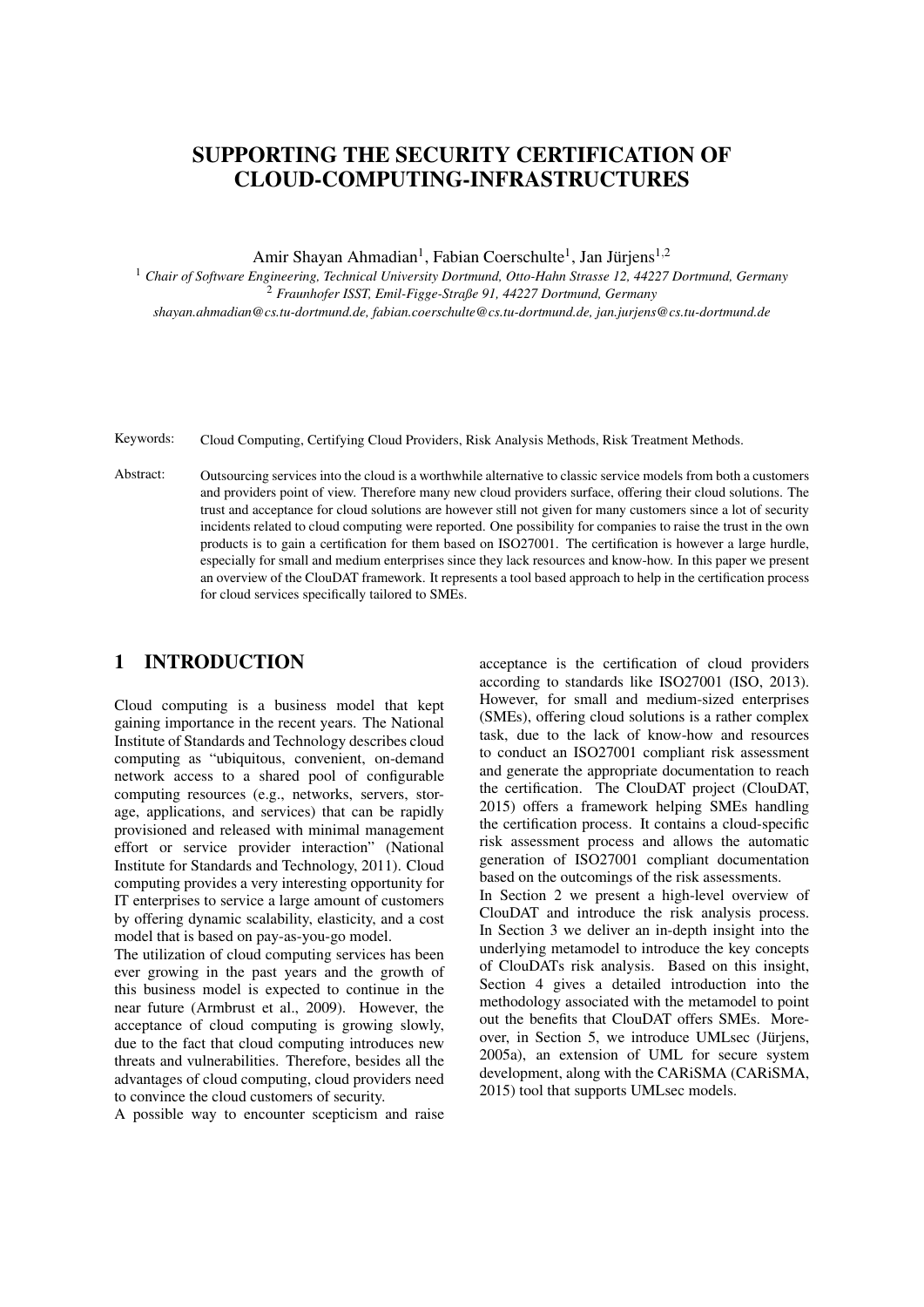# 2 THE SECURITY CERTIFICATION APPROACH

In the first step we introduce the structure of the Clou-DAT framework and outline its risk analysis process.

### 2.1 The ClouDAT Framework

The result of the ClouDAT project (ClouDAT, 2015) is the ClouDAT framework. This framework is available as open source and supports SMEs by providing a means for certifying cloud services. Generally, the ClouDAT framework establishes an Information Security Management System (ISMS) based on the ISO 27001 (ISO, 2013) standard. The development of an ISMS allows organizations to implement a framework for managing the security of their information assets such as financial information, employee and customer information. The framework contains different parts:

- A metamodel for the risk analysis process complying with ISO 27001 standard.
- A metamodel for the risk treatment process complying with ISO 27001 standard.
- A catalog of security requirements.
- A catalog of cloud-specific threats.
- A catalog of security controls.
- Different editors to model cloud environment and use cases, security requirements, and security controls.

In the rest of this section, the above mentioned parts are described along with the ClouDAT risk analysis process. The metamodels are introduced in the respective sections.

# 2.2 The overview of the ClouDAT Risk Analysis Process

Figure 1 (Alebrahim et al., 2014) presents an overview of the our risk analysis process, which complies with ISO 27001 standard. In the following, we summarize the different phases of the process.

### 2.2.1 Cloud Elements Identification

In this phase, the scope and the boundaries of the ISMS is defined. To this end, we employ the Cloud System Analysis Pattern (CSAP) (Beckers et al., 2011). CSAP provides a structured approach to describe cloud environments. It provides a framework to model their elements, such as data elements, physical objects, and stakeholders. Moreover, it describes the relations between the cloud elements.

The process of the asset identification starts with instantiating the CSAP. In the first step, the cloud customers and the required cloud services are identified. Then the cloud is instantiated, which consists of different types of cloud elements.

#### 2.2.2 Refine Cloud Elements

This phase complies with Section *4.2.1 d* of the ISO 27001 standard. The main goal of this phase is to determine the cloud elements that are important to the risk analysis. Later, for these cloud elements, the risk analysis is performed. The results of this phase are collected in a table, which is called *cloud element list*. This table contains all mandatory cloud elements for the risk analysis.

The cloud elements refinement is performed in two steps (Alebrahim et al., 2014):

- Refine cloud elements and their location: In this step the abstract mandatory cloud elements are refined into more concrete and detailed cloud elements. Moreover, the location of the cloud elements are identified.
- Assign responsibilities and relationships: In this step the responsibilities of the cloud elements are identified and the relations between the cloud elements are determined.

#### 2.2.3 Instantiate Threats and Vulnerabilities

In this phase, for all the cloud elements that were specified in the previous phase a threat analysis is performed. Generally, in the threat analysis, it is investigated whether a cloud element is endangered. Moreover, it is examined if a cloud element has vulnerabilities that can be exploited by a threat. In the ClouDAT framework a catalog of predefined threats and vulnerabilities for cloud elements is provided. This catalog is based on previous works, for instance (Cloud Security Alliance, 2011), (Heiser and Nicolett, 2008), (European Network and Information Security Agency, 2009). Additionally, the list of cloud computing top threats (Cloud Security Alliance, 2013) from Cloud Security Alliance (CSA) is considered. The provided catalog is a starting point for the threat analysis and should not be considered as complete.

#### 2.2.4 Assess Risks

This phase complies to section 4.2.1 of the ISO 27001 standard. The results of this phase declare the existing risk to the cloud elements, and specify whether a cloud element requires risk treatment. Before starting the risk analysis, the risk approach and the risk acceptance level must be specified. Generally, the risk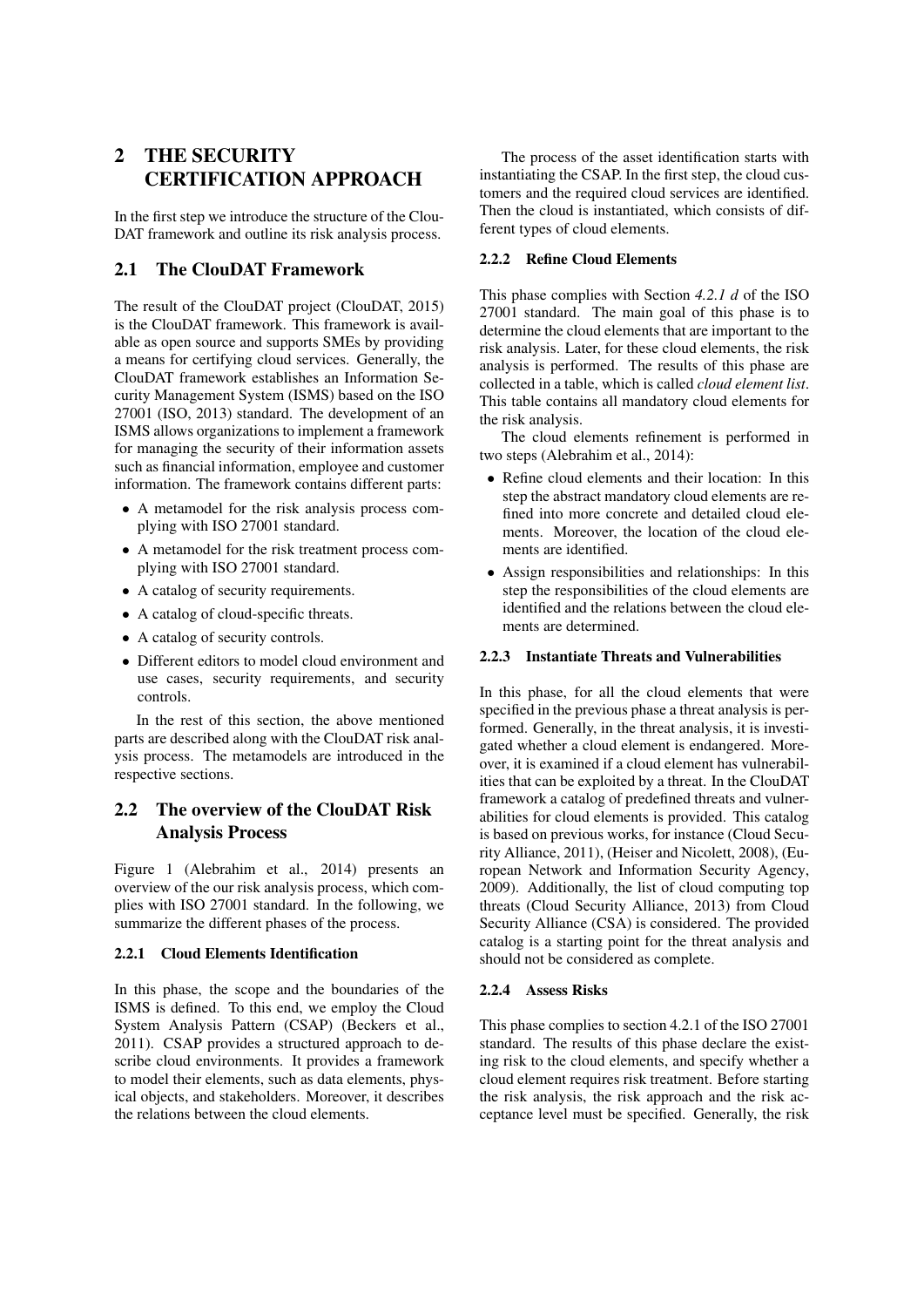

Figure 1: A snapshot from the control list.

assessment is based on the business impact, and the security failures. Business impacts express the consequences that affect the failure of the security goals. Furthermore, considering the threats and the vulnerabilities that are identified in the last phase, we need to determine the likelihood of potential security failures for all menaced cloud elements.

The multiplication of the likelihoods for the security failures and the values that are assigned to the business impacts estimates the risk levels of the cloud elements. By comparing the estimated risk levels of cloud elements and the defined risk acceptance level, the cloud elements that require risk treatment are identified.

#### 2.2.5 Instantiate Security Requirements

In this phase we consider all the cloud elements with an unaccepted risk level. We need to define a risk treatment method to reduce the risks. We comply with ISO 27001 Sect. 6.1.3 by defining and applying an information security risk treatment process. The ISO 27001 specifies the following treatments:

- Applying appropriate controls.
- Accepting risks.
- Avoiding risks.
- Transferring the associated business risks to other parties.

In Section 4 we describe our risk treatment method completely. In this section, we only summarize our method. Generally, if a cloud element has an unacceptable risk level, security requirements have to be defined. To this end, security requirement patterns (SRP) are defined (Section 3). In a concrete certification process, security requirement patterns are instantiated, and for each cloud element with an unaccepted risk level, a security requirement will be defined. ClouDAT framework provides a catalog of predefined SRPs.

#### 2.2.6 Instantiate Controls

Our risk treatment process complies with ISO 27001, and mainly contains applying appropriate security controls considering the security controls provided in Annex A of the ISO 27001. Generally, the selection of the controls is based on the cloud elements with unaccepted risk level, which are identified during risk assessment. Similar to security requirement patterns, the representation of the security controls is specified by control patterns (CP), and a catalog of predefined security controls is provided. As we mentioned above, we describe our risk treatment method in more details in Section 4.3.

#### 2.2.7 Generate Documentation

In the final phase of our risk analysis process, a document is generated. This document contains the list of refined cloud elements, the list of threats and corresponding vulnerabilities, the list of cloud elements with unaccepted risk level, the list of security requirements, and finally the list of selected controls to reduce the identified risks. The resulting documentation is used as a reference for the certification. In the following sections, we describe the underlying concepts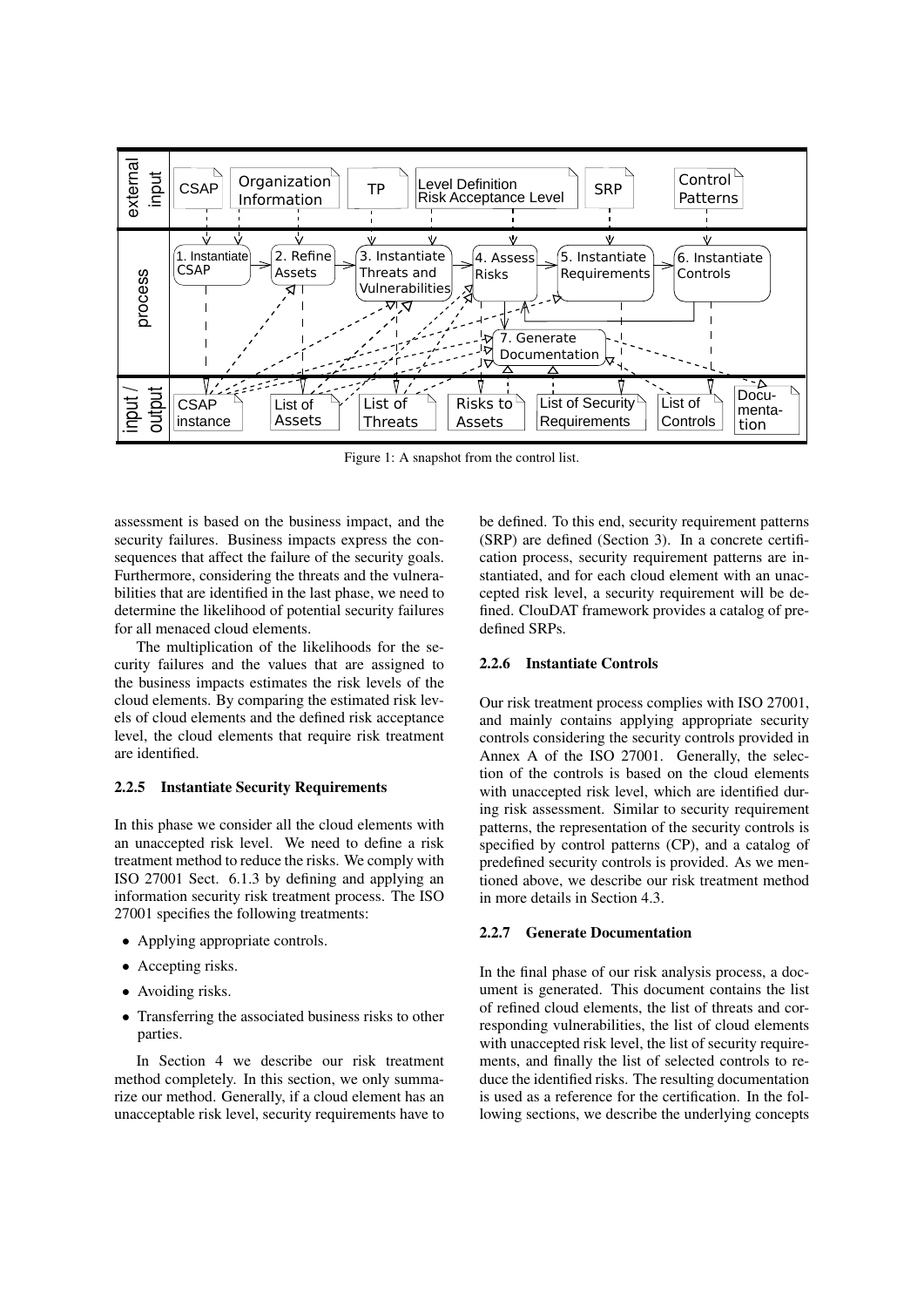

Figure 2: Risk analysis metamodel excerpt

of the risk analysis process in more details together with the basic metamodels.

## 3 RISK ANALYSIS METAMODEL

This section describes the foundations of the risk analysis process in detail. Therefore, it takes a closer look at a simplified version of the risk analysis metamodel defined by the ClouDAT process.

Figure 2 shows an excerpt of the full risk analysis metamodel class diagram. Since we only want to discuss the key concepts, this illustration hides several classes and additional implementation detail.

The goal of the risk analysis phase is to identify the risks affecting the cloud elements that were found during the "Cloud Elements Identification" phase (see Section 2.2.1 and (Alebrahim et al., 2014)). The central element for this step of the ClouDAT approach is the CloudElement. This can basically be anything of value to the company; from documentation to real physical systems. A cloud element is identified by a unique name und contains additional information such as type, owner, descriptions and a location. Additionally it can be excluded from the scope of the risk analysis once a convincing explanatory statement (rational) for this case is given.

CloudElements can be subject to requirements verbalized by stakeholders. The requirements are expressed using ClouDATs pre-defined RequirementPatterns illustrated in Figure 3. They consist of fixed text passages and generic text passages. Fixed text passages



Figure 3: Selectable text metamodel.

represent the meaning of a security requirement and can not be edited by the user. Generic text passages can for example be multi selections or relations to specific cloud elements. The requirement patterns can be seen as clozes the user has to fill out in order to instantiate a certain requirement.

Figure 4 illustrates an example requirement. It consists of fixed text and multi selections. The elements in squared brackets represent the different options for a multi selection. Since Figure 3 provides a sufficient understanding of the concepts, Figure 2 does not show additional implementation detail for the instantiation of requirements based on requirement patterns, thus showing only the requirement class.

Requirements can be endangered by threats that are based on ThreatPatterns defined by the ClouDAT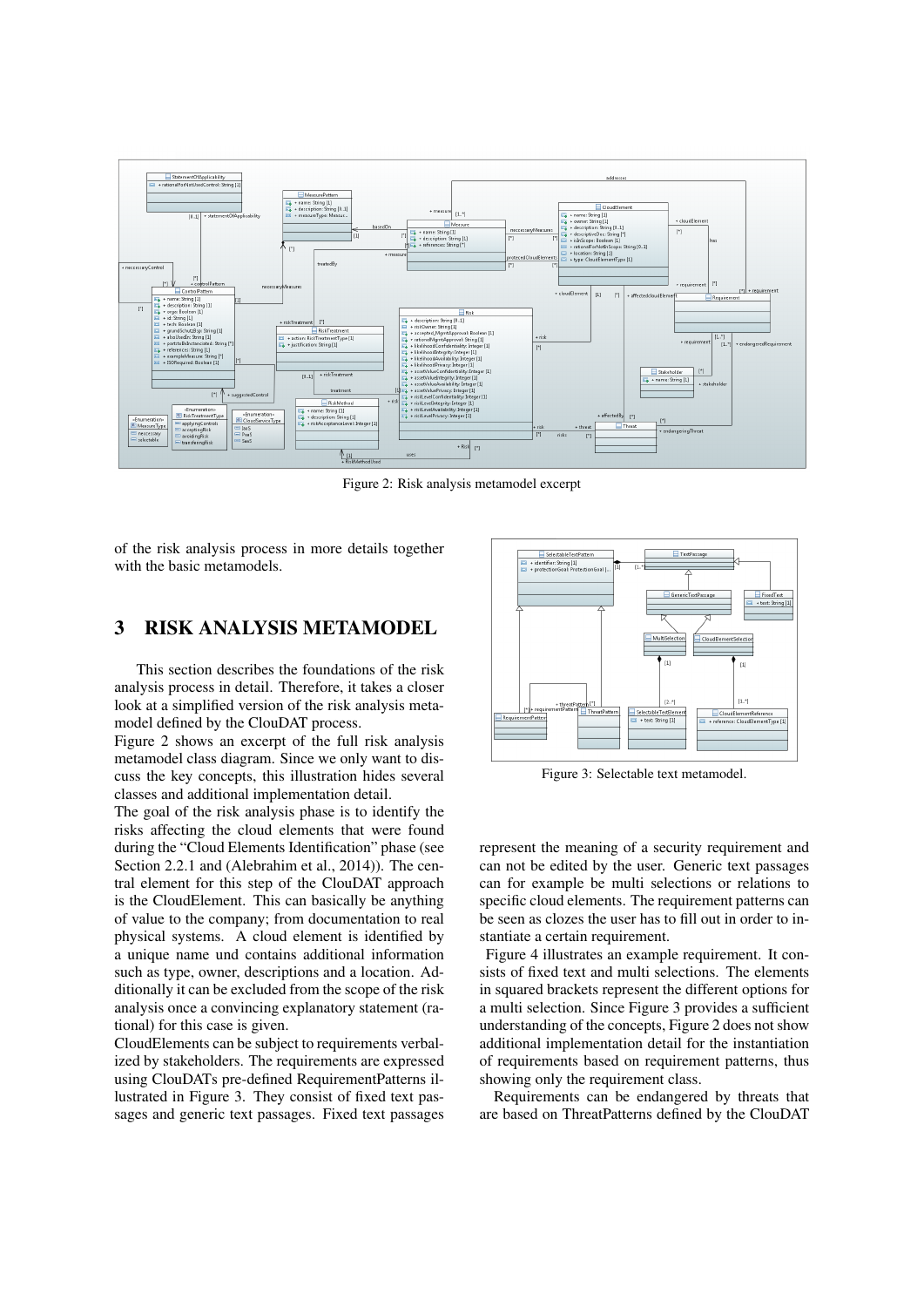The cloud computing system shall ensure that a

[cloud customer, end customer, administrator]

only has the permissions of the assigned roles for cloud service]

Figure 4: An example of security requirement pattern.

framework. The ThreatPatterns are shown in Figure 3 and are very similar to RequirementPatterns. Figure 5 shows an example for a threat pattern defined by ClouDAT. Since the threats indirectly endanger the CloudElements, there is also an association to it.

The presence of threats entails risks. While threats

Disclosure of communication between the **Icloud service** and the [cloud customer, end customer, administrator] for example by network sniffing or gaining access to relevant areas. Figure 5: An example of threat pattern.

are very abstract and by themselves propose no danger to a company, risks do. A risk represents the "potential that a given threat will exploit vulnerabilities of an asset or group of assets and thereby cause harm to the organization"(ISO, 2008). The risk class contains a description, which serves as unique identifier for a risk and a risk owner, which is the person responsible for a given risk. It is also possible, that a risk is accepted by the management without further treatment (acceptedMgmtApproval). This case however demands for a convincing explanatory statement (rationalMgmtApproval). Furthermore a risk consists of likelihoods, business impacts (assetValue) and the resulting risk levels for the protection goals confidentiality, integrity, availability and privacy. Since a certification requires every risk to be handled or accepted, it is mandatory to deliver an acceptance rule for every risk. The acceptance rule is called RiskMethod in ClouDAT, and contains a name, description and riskAcceptanceLevel. The acceptance level can be seen as a threshold not to be exceeded by risks using the RiskMethod.

The risks exceeding the acceptance level have to be treated by the user. Therefore ClouDAT allows the definition of RiskTreatments that consist of a treatment action and a justification that explains, why a certain action has been taken. ClouDAT allows to treat a risk by applying controls, accepting the risk, avoiding the risk or transfering the risk. In case a risk is treated by applying controls, the user has to specify the measures that were used to reduce the risk.

ClouDAT distinguishes between controls and mea-

sures. A control describes an action that can be taken to reduce a risk but is defined on a very abstract level, while a measure is a concrete implementation of a control. A control for example is "Asymmetric encryption" and a possible measure based on this control could be the implementation of a specific encryption protocol like RSA.

The class ControlPattern allows the definition of controls and consists of an id, name, description and indicators whether it is required by ISO27001 or it is an organizational or a technical control. Furthermore it is possible to provide example measures or an example for the control based on the IT-Grundschutz. Controls can also suggest the use of other controls or require the implementation of other controls. For example, the control "Password management system" requires the implementation of a "User registration and de-registration" system and suggests the "Use of secret authentication information". CloudDAT provides an extensive list of possible controls based on the ISO27001 (see Section 4).

A control can provide MeasurePatterns which can be seen as implementation possibilities for the given control. A MeasurePattern consists of a name, description and an indication whether the Measure is neccessary to implement the control or just a selectable implementation method. The concrete instantiation of a MeasurePattern is a Measure, that is associated with requirements and CloudElements.

### 4 RISK TREATMENT METHOD

As we mentioned in Section 2.2.5, our risk treatment method complies with the ISO 27001 and is specified with four different treatment methods, applying appropriate controls, accepting risks, avoiding risks, and transferring the associated business risks to other parties.

According to the ISO 27001 Sect. 6.1.3, considering the risk assessment results, an appropriate security risk treatment option must be selected. To this end, all the security controls that are necessary to the risk treatment must be determined. Afterwards, a comparison of the determined controls with those in the ISO 27001 must be performed, verifying that no mandatory controls have been excluded. Subsequently, a statement of applicability that incorporates the mandatory controls and explanations for inclusions and exclusions of the controls must be provided. In the following sections, we describe these steps in more details.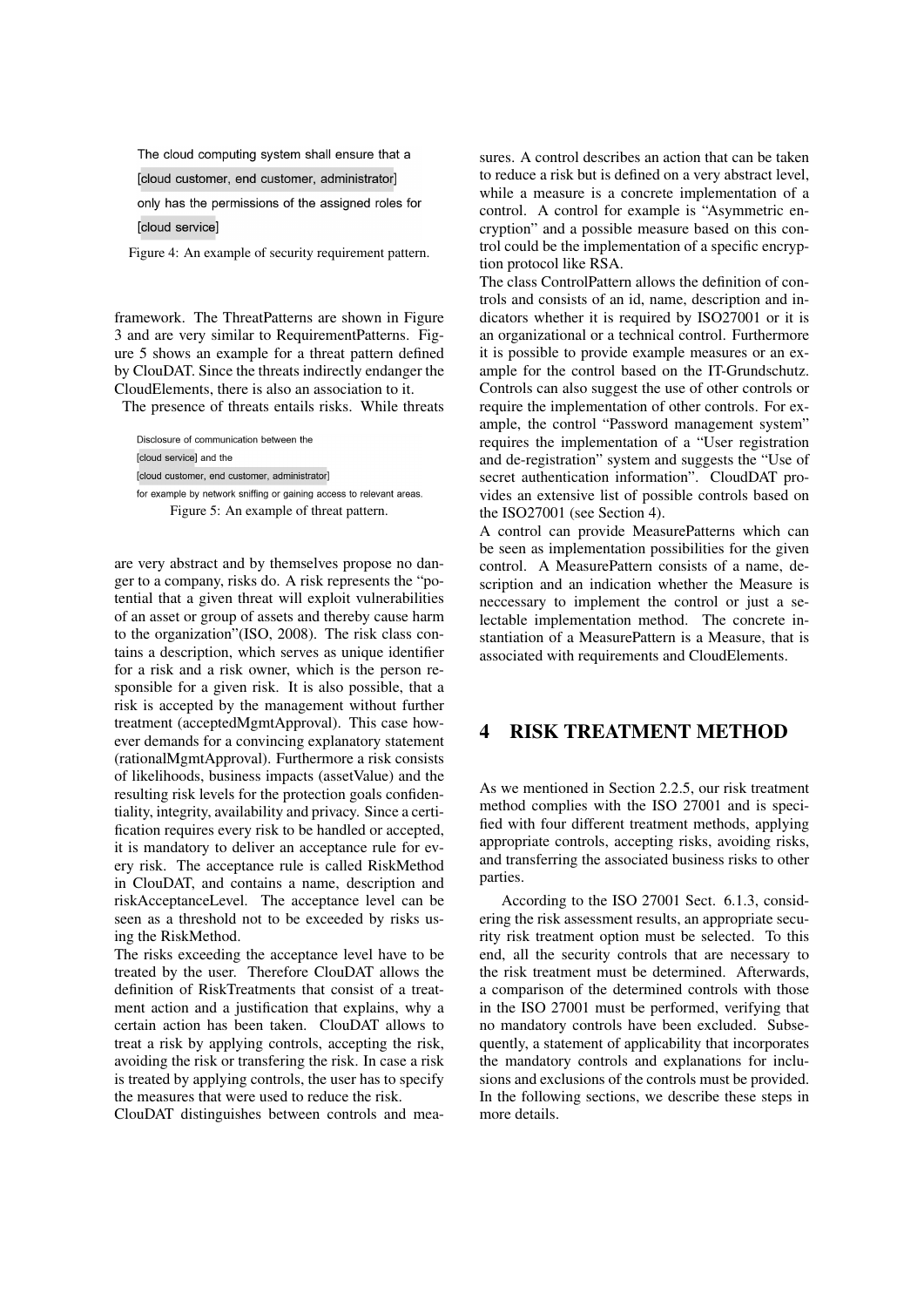### 4.1 Security Controls

In order to apply appropriate controls, we need to specify a list of security controls, from which the proper security controls are selected to reduce the risks of the organization. "Controls include any process, policy, device, practice, or other action which modify risks" (ISO, 2014). The Annex A of the ISO 27001 standard provides the normative controls of the standard. Different international organizations have provided governance documents such as the NIST-SP800-53 (Nist and Aroms, 2012), the DISA Secure Application Security Technical Implementation Guide (STIG) (DISA, 2015), and the Cloud Security Alliance Cloud Control Matrix (CCM) (Cloud Security Alliance, 2014). In such documents, a set of security controls are collected. Likewise, in the course of ClouDAT project, we provide a control list. The control list contains:

- Security controls of ISO 27001 standard.
- Self-defined security controls: Security requirements have to be fulfilled by controls, hence to cover all security requirements we have defined a few security controls additionally.
- Security patterns: A security pattern, using some security mechanism, describes a solution to the problem of controlling a set of threats. We consider some of the security patterns, which are provided in (Fernandez-Buglioni, 2013), as security controls.

# 4.2 The Structure of the Control List

Figure 6 presents a snapshot of the control list. Due to the lack of space, we do not show the whole table. The control list is simply a table which contains all above mentioned security controls. For each control a set of aspects are defined. In the following, we describe these aspects.

- ID: The documented controls presented in control list are generally based on the security controls provided in annex A of ISO 27001, and sections 5 to 18 of ISO 27002 respectively. These controls are identified by the same ID as in the ISO documents. In the cases, which the standards do not provide appropriate controls, self-defined controls are provided, with the IDs beginning at 19.1 in order to avoid conflicts with the ISO controls.
- Control Text: A short title for the control. For ISO controls, the title matches the one in the original document. Self-defined controls are labeled similarly.
- Dependencies: This entry gives a list of other controls. Mainly two kinds of dependencies are defined:
	- Necessary: The other control should be implemented as well in the most cases. If the user chooses not to apply the necessary control, the reason must be justified.
	- Suggested: The other control might be useful to support the current control or its measure. The tool offers these controls as an option to the user.
- ISO 27001 2005 reference: The controls are based on the ISO revision of 2013. For the controls that have equivalent controls in the version 2005, the ID is given respectively.
- Security Requirement: List of relevant security requirements.
- Refinement of (ID): A reference to the control, which is refined by the provided control.
- Refined by (ID): A reference to the control, which refines the provided control.
- Protected Asset: List of the assets, which are protected by the provided control.
- Instance Type: The instance type of the control, when it is possible.
- Asset necessary to perform control with relevant security aspect: The implementation of a control can lead to the creation of additional assets, that need to be protected accordingly.
- BSI References: The related entries from the BSI Grundschutz catalogues.
- Also used in: List of similar controls from CCM (Cloud Control Matrix).
- Technology/Organization: Each control is classified whether it is primarily  $(+)$  or supportively (∼) technical or organizational.
- Description of control: A textual description of the control.

### 4.3 Risk Treatment Process

In Section 2.2.5, we described that after risk assessment, for the cloud elements with unaccepted risk level, appropriate security requirements are elicited. In the control list for each control a set of security requirements are specified. This mapping between controls and requirements simply indicates, which control fulfills which security requirement. Consequently, according to the elicited requirements, we can determine the necessary controls to reduce the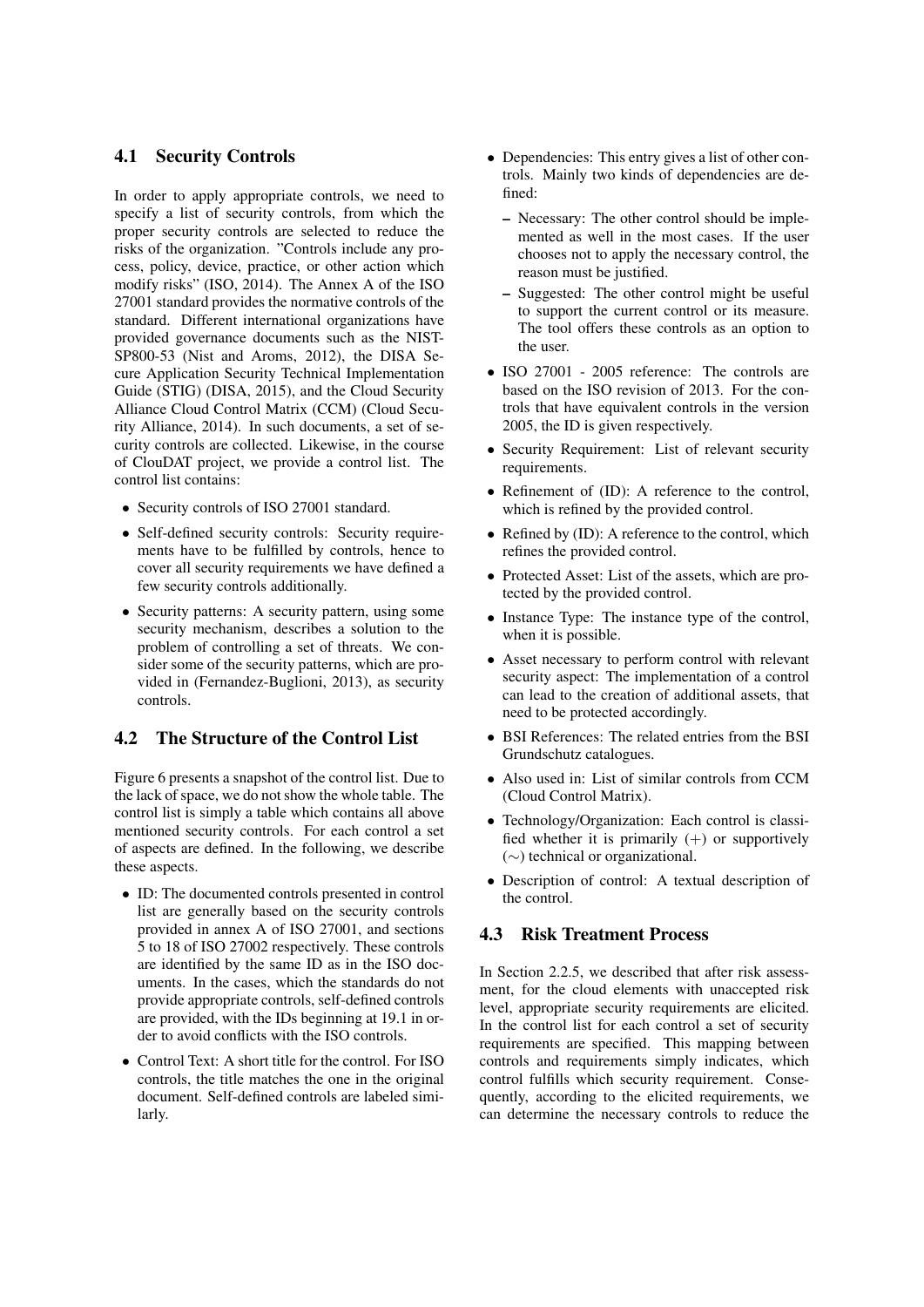| <b>ID (ISO)</b><br>27002) | Control/Measure - Text (ISO<br>27002)              | <b>Dependencies</b>                    | Rea<br>(Ausarbeitung)                                                           | <b>Protected</b><br><b>Cloud</b><br><b>Element</b> |
|---------------------------|----------------------------------------------------|----------------------------------------|---------------------------------------------------------------------------------|----------------------------------------------------|
| A.5.1.2                   | Review of the information security<br>policy.      | 5.1.1 necessary                        | - referenced<br>indirectly from<br>Security<br>Management and<br><b>lothers</b> | qeneric                                            |
| A.6.1.1                   | Information security roles and<br>responsibilities | A.9.2.3 necessary<br>A.5.1.1 necessary | - referenced<br>indirectly from<br>Security<br>Management and<br><b>lothers</b> | generic                                            |
| A.6.1.2                   | Segregation of duties                              | 5.1.1 necessary                        | Security<br>Management 7<br>Security<br>Management 15                           | qeneric                                            |
| A.6.1.3                   | Contact with authorities                           | Necessary: A.6.1.3                     | Security<br>Management 18                                                       | qeneric                                            |
| A.6.1.4                   | Contact with special interest groups               |                                        | - referenced<br>indirectly from<br>Security<br>Management                       | lgeneric                                           |
| A.6.1.5                   | Information security in project<br>management      | Necessary: 25.4                        |                                                                                 | laeneric                                           |

Figure 6: A snapshot from the control list.

risks. In this process the dependencies between the controls are considered.

After the selection of the controls, we need to verify whether the risk levels of the cloud elements are reduced. To this end, we need to perform the risk assessment for particular cloud elements to check whether the controls reduce the risk levels or a modification of the controls or other controls are required. This process is iterated until there exists no cloud elements with an unaccepted risk level. However, sometimes we need to avoid or ignore the risk. Or alternatively, we need to transfer the risk to other parties. These decisions are manually made by the security analyzer and must be reasoned.

Furthermore, we need to provide a statement of applicability (compliant with Sect. 6.1.3 c-d of the ISO 27001). To this end, we have provided a template. This template is simply a table, in which for each selected control either must be justified why the control is excluded, or the overview of the implementation is provided, i.e. the necessary and suggested controls to perform the control are listed.

As an example for the risk treatment process, consider the case, in which the confidentiality of the personal data in a organization, for which we have have performed the risk analysis, is threaten. In Section 3, we have introduced the security requirement patterns. In our SRP catalog such a pattern exists:

"Confidentiality of personal data of [cloud customer, end customer] shall be achieved."

As we have already mentioned, a SRP has variable and fixed text passages. To instantiate the security requirement pattern, from the list of identified and refined cloud elements, an element as a representation of the cloud customer or end customer must be inserted into the variable text passage. Assume that the name of the Organization is *Organization A*, then the instantiated requirement is:

"Confidentiality of personal data of Organization A shall be achieved."

Using the provided mappings between security requirements and security controls in the control list, we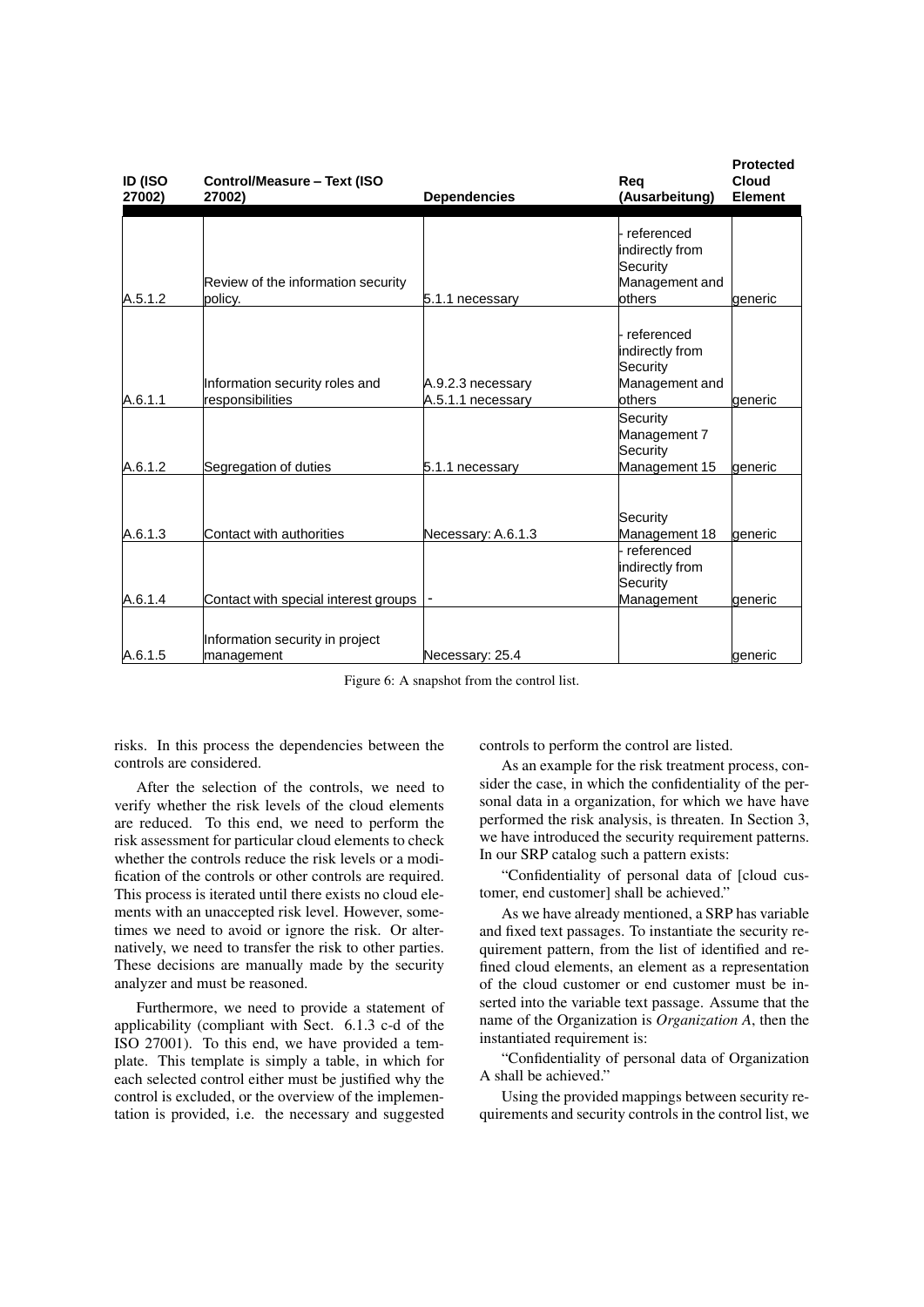select the relevant control:

"To address the security requirement, we apply the controls of the ISO 27001, e.g. access control policy (A.9.1.1), working in secure areas (A.11.1.5), network controls (A.13.1.1), including the controls that are specified as necessary to perform along with mentioned controls."

# 5 CARISMA, AN EXTERNAL SECURITY ANALYSIS TOOL

Along the risk assessment process, which is provided by the ClouDAT framework to certify cloud providers and generate documentation, the ClouDAT framework offers the functionality to analyze different cloud services and softwares with the help of external security analysis tools. For instance, consider the case, in which the cloud provider uses self developed cryptographic protocols instead of the standard protocols. In this case, an external tool for analyzing the protocols is needed. An appropriate external tool with different functionalities for security analysis is the CARiSMA tool framework. It offers different automatic verification plugins of UML diagrams for critical requirements. Generally, it provides automated analysis of UMLsec (Jürjens, 2005a) models for security requirements.

UMLsec is an extension of UML in form of an UML profile that provides model-driven development for secure information systems (Fernández-Medina et al., 2009). It can be used to express security requirements within UML diagrams (such as secure information flow (Jürjens,  $2000$ )). Tags and stereotypes are used to express security requirements and assumptions on system environments. Moreover, constraints are used to determine whether requirements are satisfied by the system design UMLsec (Jürjens, 2005a).

The UMLsec approach has been used in a number of applications (Jürjens and Wimmel, 2001a; Jürjens and Wimmel, 2001b; Jürjens, 2001).

System security analysis using UMLsec requires an architectural analysis of the software system. To this end, all the components, objects, cloud elements, and the dependencies between them are needed.

In the case of a legacy system, these can be extracted from the code base using techniques for program comprehension such as (Ratiu et al., 2008).

In a certification process, it is possible to use different CARiSMA plugins as external tools for security analysis. For instance, we consider Control A.9.1.1 from ISO 27001 standard. It states, that an access control policy based on business and information security requirements must be established, documented,

and reviewed (ISO, 2014). There exists different approaches to establish access controls. Generally, an access control method restricts the access to information and information processing facilities. If a cloud provider requires an external tool to control the access to information, the RABAC analyzer plugin of the CARiSMA can be used (CARiSMA, 2015). This plugin is based on the concept of Role Attribute Based Access Control (RABAC) (Jin et al., 2012), and is implemented and integrated to the ClouDAT framework for the access control analysis in cloud environments.

Above, we mentioned that a cloud provider may need an external tool to analyze cryptographic protocols. CARiSMA offers Sequence Diagram Crypto FOL-Analyzer (Jürjens, 2005b) for security analysis of cryptographic protocols. This plugin as an input receives a protocol, which is expressed as an UML sequence diagram, and performs the analysis.

The CARiSMA website (CARiSMA, 2015) provides more information about the different plugins for the security analysis.

# **CONCLUSIONS**

The certification of cloud computing infrastructures is a very complex task for small and mediumsized enterprises. It requires a lot of effort to be taken because it is mandatory to do a detailed risk assessment and analysis and create detailed documentation of the efforts taken. ClouDAT provides a full fledged framework to support small and medium-sized enterprises in the cloud system certification process based on ISO27001. It consists of a detailed workflow on how to conduct the risk analysis and contains detailed lists of assets, requirements, threats, risks and controls to support the user during assesment phases. ClouDAT allows the user to analyse a modeled scenario both using integrated analysis methods and external analysis tools, thus exposing potential certification problems during analysis. Furthermore ClouDAT allows the automatic generation of ISO27001 compliant certification document, which helps the user in the certification process.

### ACKNOWLEDGEMENTS

This work was performed in the project Clou-DAT which was supported by the Ministry of Innovation, Science, Research and Technology of the Ger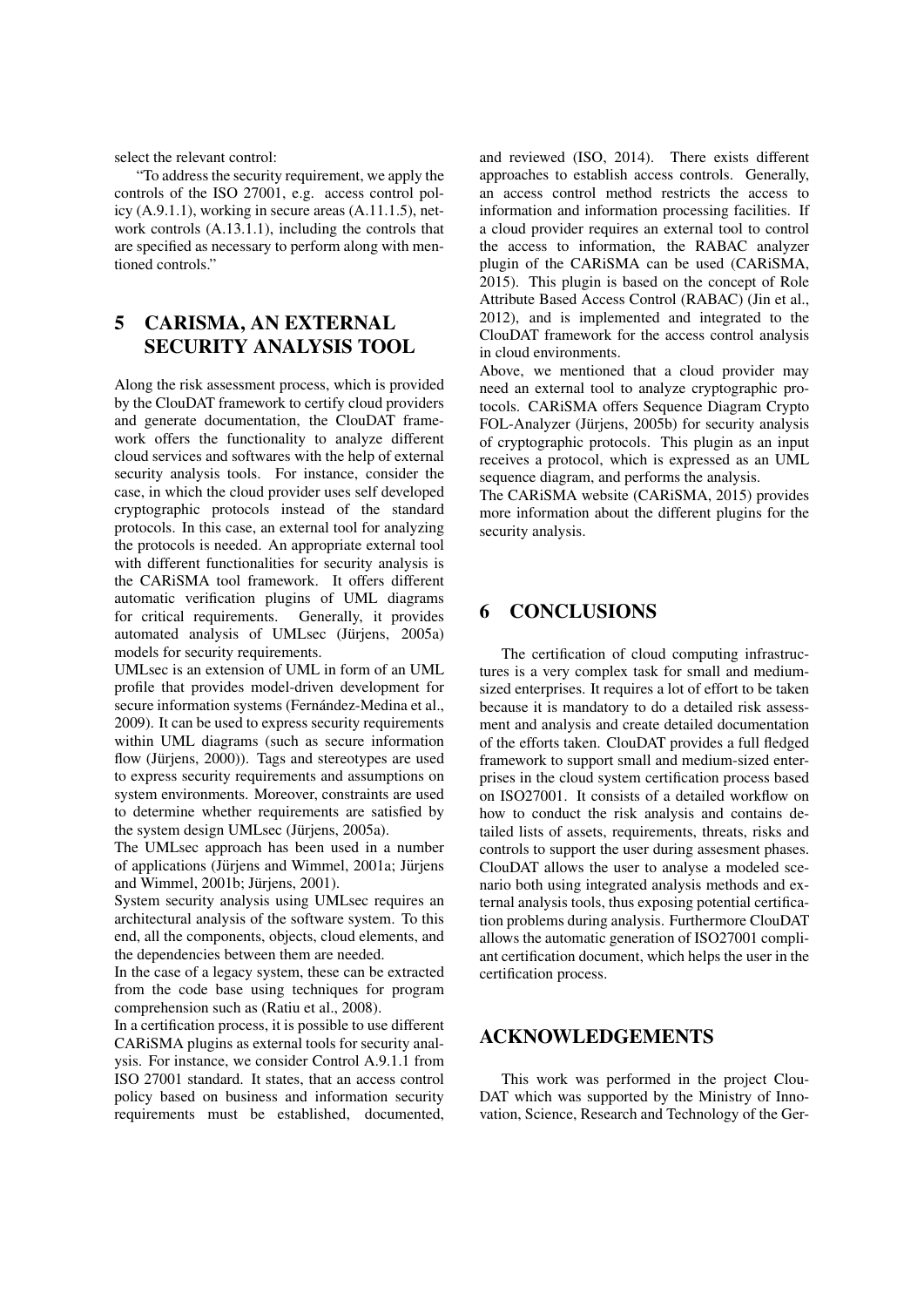man State of North Rhine-Westphalia and EFRE under grant number 300267102.

# **REFERENCES**

- Alebrahim, A., Hatebur, D., and Goeke, L. (2014). Pattern-based and ISO 27001 compliant risk analysis for cloud systems. In *Evolving Security and Privacy Requirements Engineering (ESPRE), 2014 IEEE 1st Workshop on*, pages 42–47.
- Armbrust, M., Fox, A., Griffith, R., Joseph, A. D., Katz, R. H., Konwinski, A., Lee, G., Patterson, D. A., Rabkin, A., Stoica, I., and Zaharia, M. (2009). Above the clouds: A berkeley view of cloud computing. Technical Report UCB/EECS-2009-28, EECS Department, University of California, Berkeley.
- Beckers, K., Schmidt, H., Kuster, J., and Fassbender, S. (2011). Pattern-Based Support for Context Establishment and Asset Identification of the ISO 27000 in the Field of Cloud Computing. In *Availability, Reliability and Security (ARES), 2011 Sixth International Conference on*, pages 327–333.
- CARiSMA (2015). Carisma framework. https://www-secse.cs.tu-dortmund.de/carisma/.
- Cloud Security Alliance (2011). Security guidance for critical areas of focus in cloud computing v3.0. https://downloads.cloudsecurityalliance.org/ initiatives/guidance/csaguide.v3.0.pdf.
- Cloud Security Alliance (2013). The notorious nine cloud computing top threats in 2013. https://cloudsecurityalliance.org/download/thenotorious-nine-cloud-computing-top-threats-in-2013/.
- Cloud Security Alliance (2014). *Cloud Control Matrix*. https://downloads.cloudsecurityalliance.org/init iatives/ccm/ccm-v3.0.1.zip.
- ClouDAT (2015). Cloudat project. http://ti.unidue.de/ti/clouddat/de/.
- DISA (2015). *Application Security and Development STIG V3 R10*. http://iase.disa.mil/stigs/Documents/ U Application Security and Development V3R4 STIG.zip.
- European Network and Information Security Agency (2009). Cloud computing - benefits, risks

and recommendations for information security. https://resilience.enisa.europa.eu/cloudsecurity-and-resilience/publications/cloudcomputing-benefits-risks-andrecommendations-for-information-security.

- Fernandez-Buglioni, E. (2013). *Security Patterns in Practice: Designing Secure Architectures Using Software Patterns*. Wiley Publishing, 1st edition.
- Fernández-Medina, E., Jürjens, J., Trujillo, J., and Jajodia, S. (2009). Model-driven development for secure information systems. *Information & Software Technology*, 51(5):809–814.
- Heiser, J. and Nicolett, M. (2008). Assessing the security risks of cloud computing. https://www.gartner.com/doc/685308/assessingsecurity-risks-cloud-computing.
- ISO (2008). ISO/IEC 27005 Information technology - Security techniques -Information security risk management. ISO 27005:2008, International Organization for Standardization, Geneva, Switzerland.
- ISO (2013). ISO/IEC 27001 Information Security Management System (ISMS) standard. ISO 27001:2013, International Organization for Standardization, Geneva, Switzerland.
- ISO (2014). ISO/IEC 27000 Information technology Security techniques Information security management systems Overview and vocabulary. ISO 27000:2014, International Organization for Standardization, Geneva, Switzerland.
- Jin, X., Sandhu, R., and Krishnan, R. (2012). Rabac: Role-centric attribute-based access control. In *Proceedings of the 6th International Conference on Mathematical Methods, Models and Architectures for Computer Network Security: Computer Network Security*, MMM-ACNS'12, pages 84– 96, Berlin, Heidelberg. Springer-Verlag.
- Jürjens, J. (2000). Secure information flow for concurrent processes. In *11th International Conference on Concurrency Theory (CONCUR 2000)*, volume 1877 of *Lecture Notes in Computer Science*, pages 395–409. Springer Verlag.
- Jürjens, J. (2001). Modelling audit security for smartcard payment schemes with UMLsec. In *16th International Conference on Information Security (IFIPSEC"01)*, pages 93–108. IFIP, Kluwer.
- Jürjens, J. (2005a). Secure Systems Development with *UML*. Springer. Chinese translation: Tsinghua University Press, Beijing 2009.
- Jürjens, J. (2005b). Verification of low-level cryptoprotocol implementations using automated theo-